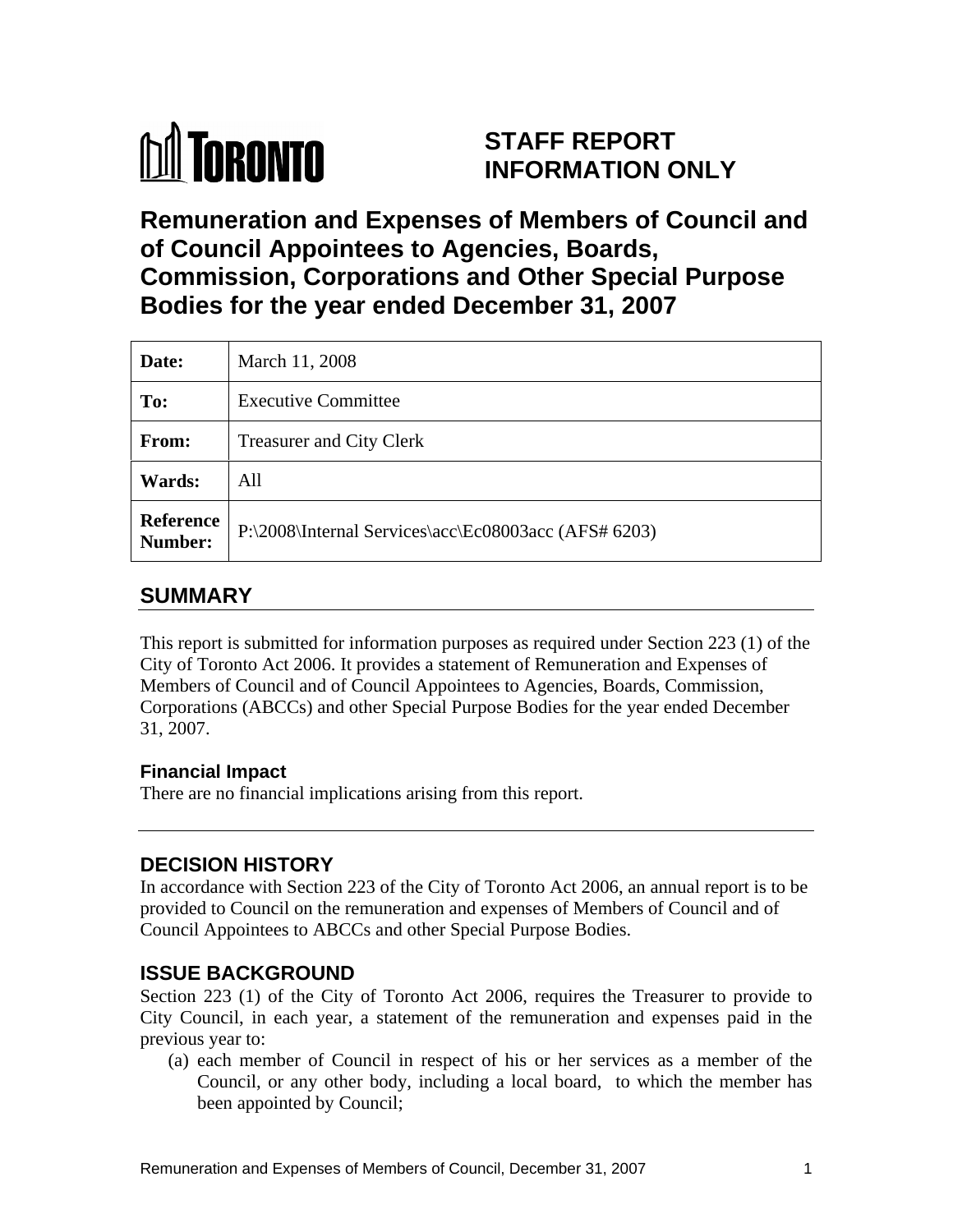- (b) each member of Council in respect of his or her services as an officer or employee of the City or of another body; and
- (c) each person, other that a member of Council, appointed by the City to serve as a member of any body, including a local board , in respect of his or her services as a member of the body.

This report fulfills that requirement.

Since the City Clerk's Office, through its Council Services Section, provides the day-to day support in processing, reviewing and internal reporting of Councillors expenses, it is appropriate that this statutory annual report be prepared jointly.

#### **COMMENTS**

This report is on the remuneration earned and expenses paid to Members of Council and Council Appointees to ABCCs and other Special Purpose Bodies for the year 2007, and is outlined in two sections. Section A has the remuneration and expenses of Members of Council and Section B the remuneration and expenses of Council Appointees to ABCCs and other Special Purpose Bodies.

#### **(A) Members of Council**

The Table 1 below summarizes the remuneration earned and expenses paid to Members of Council for the year ended December 31, 2007. It includes remuneration and expenses paid by ABCCs, Special Purpose Bodies and City Divisions. The details, per Councillor, are outlined in various appendices, as follows: Appendix A – Remuneration and Benefits; Appendix B – Office Expenses, including report on use of personal funds; Appendix  $C -$ Conference and other travel expenses; Appendix D – Expenses charged to City Divisions; Appendix E – Remuneration and Expenses paid by ABCCs and Other Special Purpose Bodies; Appendix F – Mayor's Office expenses; Appendix H – Authority for Payments.

In approving Administration Committee Report 10, Clause 4a, titled "Use of Corporate Logo, Donations, Sponsorships and Personal Funds" at its meeting on October 1, 2 and 3, 2002, City Council directed that Members of Council who use personal funds for office expenses report such expenses to the City Clerk. A notein Appendix B summarizes the report of Use of Personal Funds submitted by Members.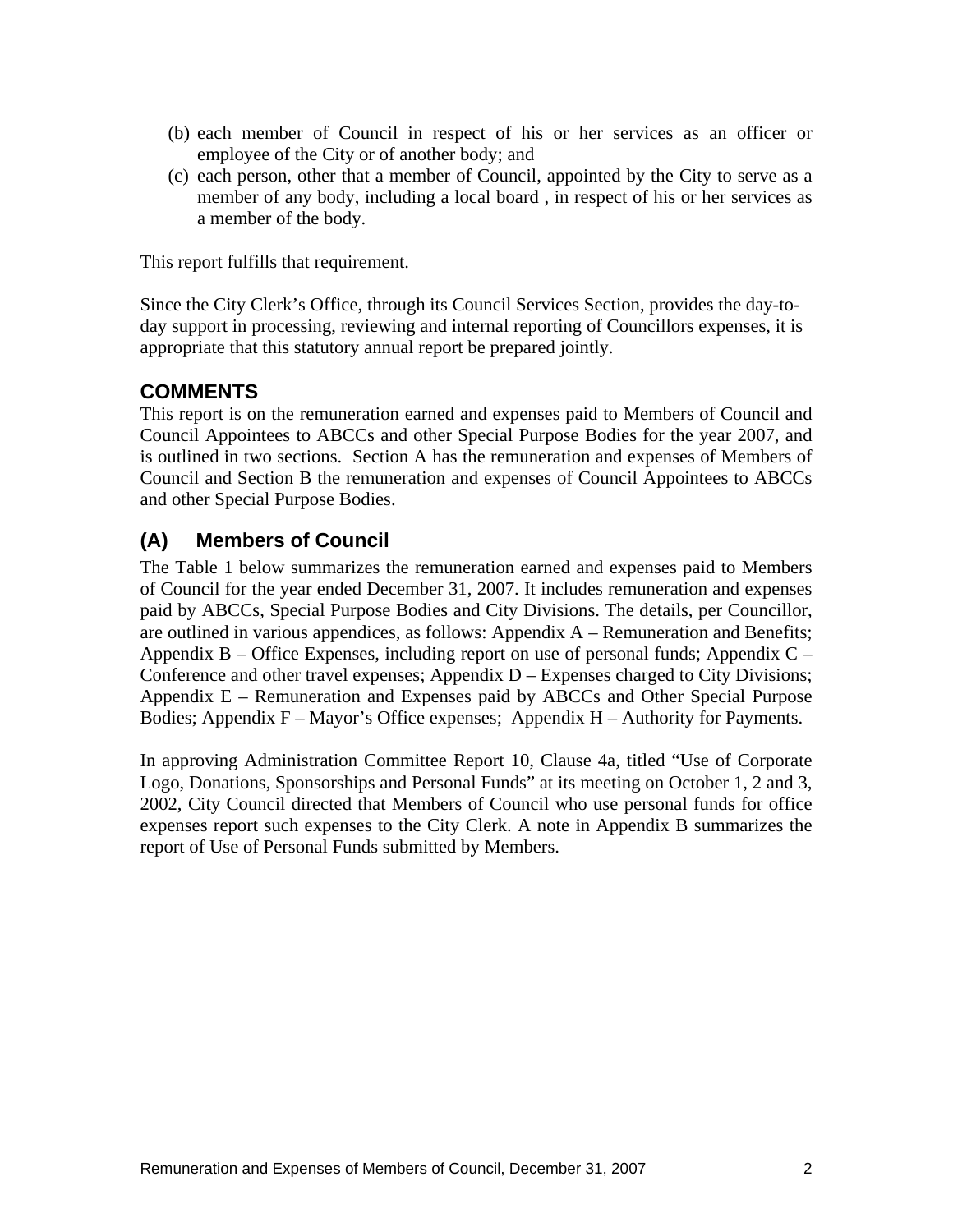#### Table 1 and 1 and 1 and 1 and 1 and 1 and 1 and 1 and 1 and 1 and 1 and 1 and 1 and 1 and 1 and 1 and 1 and 1 and 1 and 1 and 1 and 1 and 1 and 1 and 1 and 1 and 1 and 1 and 1 and 1 and 1 and 1 and 1 and 1 and 1 and 1 and

#### The City of Toronto Summary of Remuneration and Expenses for Members of Council For the Year ended December 31, 2007

|                       |       |                                  |              | Office   | Corporate   | Expenses              | Expenses Paid                 |              |
|-----------------------|-------|----------------------------------|--------------|----------|-------------|-----------------------|-------------------------------|--------------|
|                       |       | Remuneration,                    | Support      | Expenses | Business    | Charged to            | by ABCCs and                  | Total        |
|                       |       | and Benefits                     | Staff        | (See     | Travel      | <b>City Divisions</b> | Special Purpose               | Remuneration |
|                       | Ward  | (See                             | Salaries and | Appendix | (See        | (See                  | Bodies (See                   | and          |
| Councillor<br>_       | No.   | Appendix A)                      | Benefits     | B, C     | Appendix C) |                       | Appendix D, C) Appendix E, C) | Expenses     |
|                       |       |                                  |              |          |             |                       |                               |              |
| Ainslie, Paul         | 43    | 116,039                          | 237,884      | 40,090   |             | 692                   | 222                           | 394,927      |
| Ashton, Brian         | 36    | 115,271                          | 240,681      | 31,202   |             | 803                   | 750                           | 388,707      |
| Augimeri, Maria       |       | 116,886                          | 230,315      | 44,262   | 2,442       | 714                   | 414                           | 395,033      |
| Bussin, Sandra        | 32    | 115,271                          | 240,658      | 45,170   | 2,502       | 529                   |                               | 404,130      |
| Carroll, Shelley      | 33    | 115,271                          | 216,914      | 35,305   | 2,525       | 599                   |                               | 370,614      |
| Cho, Raymond          | 42    | 105,458                          | 159,321      | 40,840   |             | 615                   | 8,083                         | 314,317      |
| Davis, Janet          | 31    | 115,271                          | 237,832      | 42,167   |             | 1,194                 | 200                           | 396,664      |
| De Baeremaeker, Glenn | 38    | 115,271                          | 227,235      | 49,342   | 2,496       | 508                   |                               | 394,852      |
| Del Grande, Mike      | 39    | 115,271                          | 236,741      | 21,881   |             | 1,255                 |                               | 375,148      |
| Di Giorgio, Frank     | 12    | 115,271                          | 251,570      | 48,266   |             | 726                   | 695                           | 416,528      |
| Feldman, Mike         | 10    | 109,408                          | 239,962      | 17,646   |             | 791                   |                               | 367,807      |
| Filion, John          | 23    | 115,271                          | 234,511      | 41,530   |             | 787                   |                               | 392,099      |
| Fletcher, Paula       | 30    | 115,271                          | 243,815      | 48,202   | 2,612       | 647                   | 51                            | 410,598      |
|                       |       | 116,461                          |              |          |             | 896                   |                               |              |
| Ford, Rob             |       |                                  | 153,137      | 1,123    |             |                       | 347                           | 271,964      |
| Giambrone, Adam       | 18    | 111,881                          | 243,168      | 52,913   | 4,011       | 1,190                 | 79,364                        | 492,527      |
| Grimes, Mark          | - 6   | 115,271                          | 221,233      | 39,546   |             | 681                   |                               | 376,731      |
| Hall, Suzan           |       | 116,631                          | 241,776      | 37,906   | 6,610       | 913                   | 2,340                         | 406,176      |
| Heaps, Adrian         | 35    | 115,271                          | 191,363      | 46,553   |             | 444                   |                               | 353,631      |
| Holyday, Douglas      |       | 115,271                          | 167,656      | 3,551    |             | 644                   |                               | 287,122      |
| Jenkins, Cliff        | 25    | 115,271                          | 245,638      | 25,579   |             | 1,003                 |                               | 387,491      |
| Kelly, Norman         | 40    | 115,355                          | 222,846      | 37,480   | 3,450       | 1,205                 |                               | 380,336      |
| Lee, Chin             | 41    | 115,306                          | 217,501      | 34,706   |             | 804                   |                               | 368,317      |
| Lindsay Luby, Gloria  |       | 115,271                          | 240,434      | 18,893   | 2,232       | 819                   |                               | 377,649      |
| Mammoliti, Griogio    |       | 115,271                          | 235,685      | 49,194   | 3,694       | 672                   | 5,889                         | 410,405      |
| McConnell, Pam        | 28    | 115,271                          | 239,632      | 41,351   | 7,742       | 426                   | 2,390                         | 406,812      |
| Mihevc, Joe           | 21    | 115,271                          | 244,223      | 51,843   | 2,525       | 604                   | 8,108                         | 422,574      |
| Milczyn, Peter        |       | 116,461                          | 243,449      | 40,292   |             | 959                   | 5,818                         | 406,979      |
|                       | 34    | 111,845                          | 208,738      | 34,711   |             | 981                   |                               | 356,275      |
| Minnan-Wong, Denzil   | 44    | 108,026                          |              |          |             | 623                   | 761                           | 376,747      |
| Moeser, Ron           | 15    |                                  | 221,718      | 43,058   | 2,561       |                       |                               |              |
| Moscoe, Howard        |       | 115,271                          | 244,831      | 40,186   | 8,236       | 1,274                 | 4,142                         | 413,940      |
| Nunziata, Frances     | 11    | 115,271                          | 141,512      | 3,698    |             | 797                   |                               | 261,278      |
| Ootes, Case           | 29    | 115,271                          | 225,993      | 27,936   |             | 677                   |                               | 369,877      |
| Palacio, Cesar        | 17    | 115,271                          | 234,334      | 37,025   |             | 572                   |                               | 387,202      |
| Pantalone, Joe        | 19    | 115,271                          | 243,025      | 38,635   | 2,177       | 849                   | 7,059                         | 407,016      |
| Parker, John          | 26    | 116,036                          | 220,791      | 46,048   |             | 423                   | 224                           | 383,522      |
| Perks, Gord           | 14    | 115,271                          | 227,674      | 28,150   |             | 594                   |                               | 371,689      |
| Perruzza, Anthony     | - 8   | 113,688                          | 229,737      | 48,838   |             | 1,372                 | 5,764                         | 399,399      |
| Rae, Kyle             | 27    | 115,271                          | 239,309      | 36,442   |             | 7,320                 |                               | 398,342      |
| Saundercook, Bill     | 13    | 115,271                          | 175,132      | 33,674   |             | 712                   | 6,509                         | 331,298      |
| Shiner, David         | 24    | 111,600                          | 240,302      | 23,441   |             | 401                   |                               | 375,744      |
| Stintz, Karen         | 16    | 115,271                          | 243,962      | 43,863   |             | 1,426                 |                               | 404,522      |
| Thompson, Michael     | 37    | 115,271                          | 235,125      | 45,146   | 4,855       | 529                   | 6,639                         | 407,565      |
| Vaughan, Adam         | 20    | 115,271                          | 243,485      | 42,109   |             | 2,241                 |                               | 403,106      |
| Walker, Michael       | 22    | 113,281                          | 241,183      | 45,261   |             | 813                   |                               | 400,538      |
| Miller, David         | Mayor | 189,795                          | 1,491,365    | 358,294  |             | 1,893                 |                               | 2,041,347    |
|                       |       |                                  |              |          |             |                       |                               |              |
| <b>Grand Total</b>    |       | 5,231,745  11,413,396  1,963,348 |              |          | 60,670      |                       |                               |              |
|                       |       | (Note 1)                         |              |          |             |                       |                               |              |

#### Note 1: The remuneration reported is the amount earned in the year 2007 and includes, for certain Councillors, remuneration received from the ABCCs and other Special Purpose Bodies as disclosed on Section (B) of this report.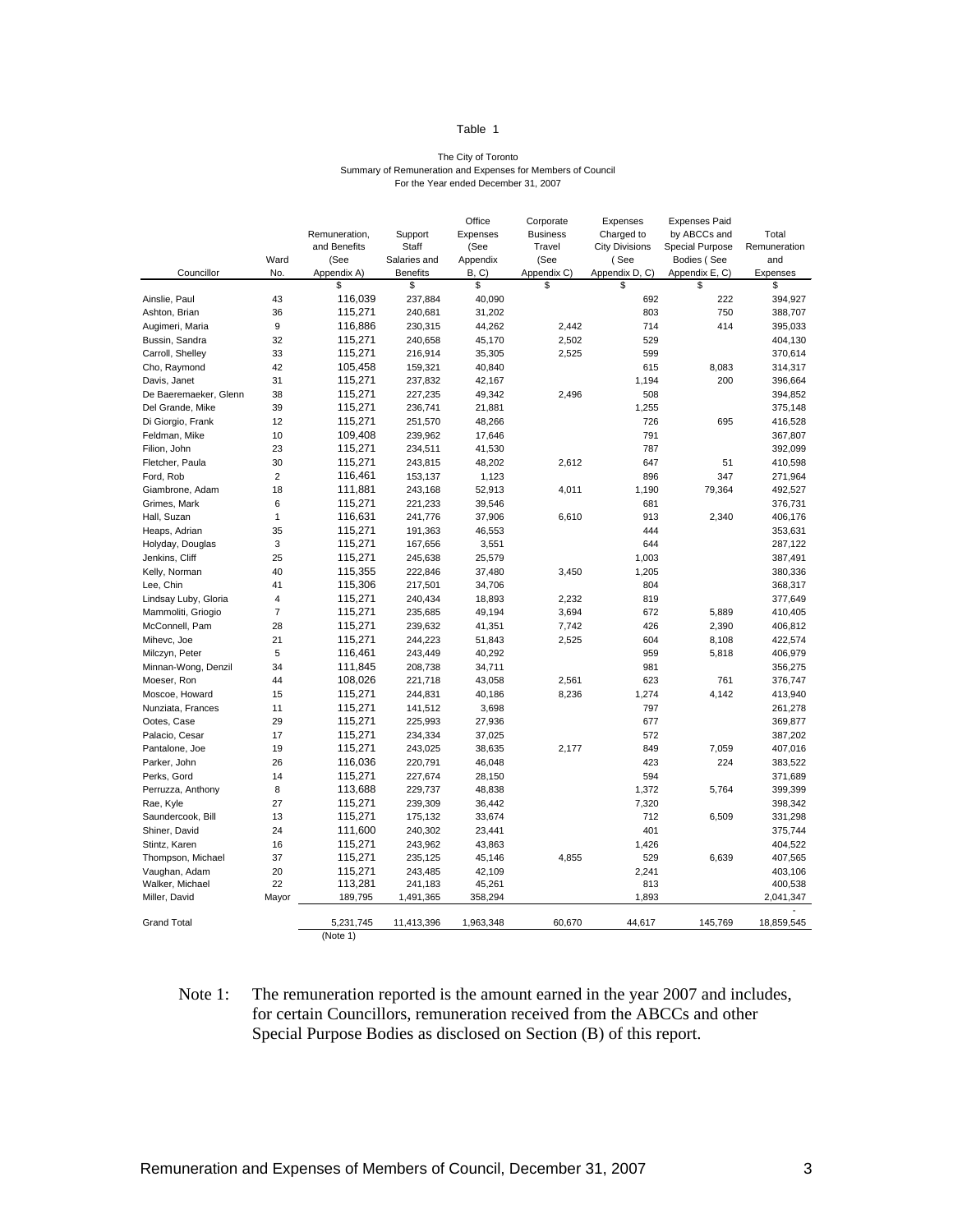#### **(B) Council Appointees to Agencies, Boards, Commission, Corporations and other Special Purpose Bodies**

The remuneration and expenses summarized in Appendix G have been paid by the respective ABCC or other Special Purpose Body. The amounts pertaining to Members of Council are included in the summary in Table 1 above.

 Members of Council, appointed to these bodies, are not entitled to any additional remuneration. The exception to this requirement is the Social Housing Services Corporation and the Toronto and Region Conservation Authority which are governed by specific legislation. In the case of the Toronto and Region Conservation Authority (the Authority), under the terms of section 37 of the Conservation Authorities Act, the Authority can pay salaries and expenses of its members upon approval of the Ontario Municipal Board. The Authority has obtained this approval and confirmed as having paid the remuneration (per diem) and expenses reported in Appendix G to members appointed by Council for the year 2007. It should be noted that Council, at its meeting of April 16 to 18, 2002, in adopting Clause 26 of Report No. 4 of the Administration Committee adopted a recommendation that: "The individual Members of Council who are members of the Conservation Authority be requested to decline the remuneration being offered by the Conservation Authority."

All City ABCCs and Special Purpose Bodies, with the exception of the Toronto Economic Development Corporation (TEDCO), have confirmed payments that are in accordance with the City Citizen remuneration policy and Expense and Travel reimbursement policy. In the case of TEDCO, the actual remuneration paid to certain citizen members exceeded the rate of remuneration previously set by Council in 2005. The additional per diem amount, of approximately \$2,500. in total, was paid to certain members for their additional contribution beyond the regular board and committee meetings and was approved by the TEDCO Board on April 10, 2007.

### **CONTACT**

**SIGNATURE**

Mo Lewis Winnie Li Director, Accounting Services Director, Council & Support Services Tel: 416-397-4438 Tel: 416-392-8676 Fax: 416-392-8003 Fax: 416-392-1870 Email: <u>mlewis@toronto.ca</u> example Email: whi@toronto.ca

Cam Weldon Ulli S. Watkiss Treasurer City Clerk

\_\_\_\_\_\_\_\_\_\_\_\_\_\_\_\_\_\_\_\_\_\_\_\_\_\_\_\_\_\_\_ \_\_\_\_\_\_\_\_\_\_\_\_\_\_\_\_\_\_\_\_\_\_\_\_\_\_\_\_\_\_\_\_